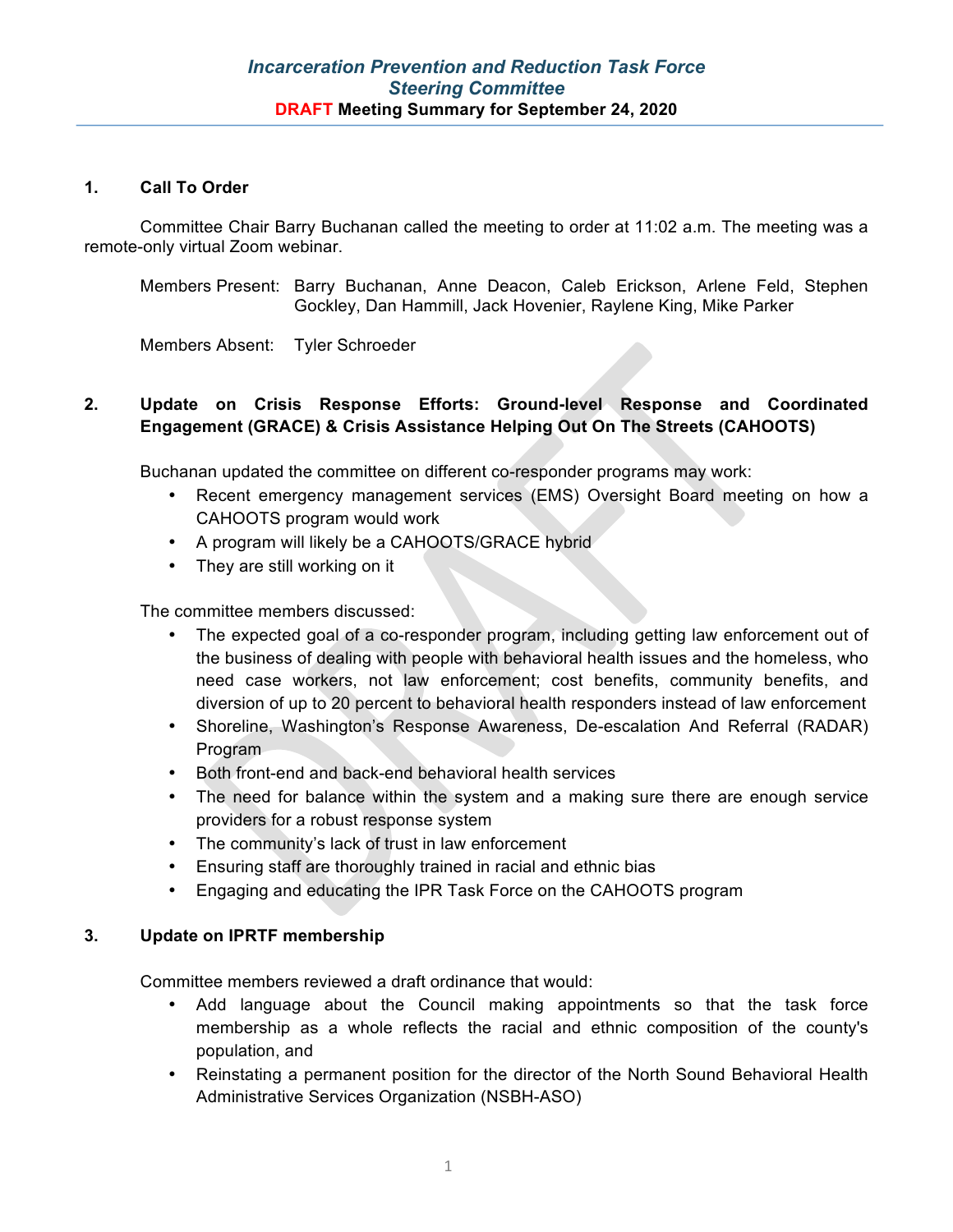The committee discussed:

- Whether and how to include the NSBH-ASO on the IPR Task Force due to their role as the behavioral health crisis response administrator for the public sector
- Whether to include a representative from the Bellingham School District
- Whether to limit or expand the size of the IPR Task Force
- Past efforts to be inclusive and diverse
- Expanding the membership of the committees
- The possibility of creating an ad hoc committee on racial equity within the function and focus of the IPR Task Force

## **5. Promoting Racial Equity**

Parker gave a presentation on and the committee discussed the need for and benefits of using a racial equity toolkit and how the IPR Task Force would use the toolkit.

Hammill moved for the Steering Committee to recommend to the full Task Force that it use the Government Alliance on Race and Equity (GARE) tool kit in the recommendations and work of the IPRTF to the County Council and in the recommendations and work of the IPRTF subcommittees. The intent is to promote racial equity in all the work of the task force.

The committee discussed how they would implement the toolkit, the need for data, operationalizing a framework to ensure all the work of the IPR Task Force are analyzed to optimize racial equity in the system.

The motion carried unanimously, with Erickson absent.

Hovenier moved to amend the approved motion to: recommend to the full Task Force that it use the Government Alliance on Race and Equity (GARE) tool kit in the work of the IPRTF, and their recommendations to the County Council, and in the recommendations and work of the IPRTF subcommittees. The intent is to promote racial equity in all the work of the Task Force. The motion to amend carried by unanimous consent.

## **4. Task Force Communications Planning**

Hammill reported on the discussion at the Behavioral Health Committee about communications and transparency to get the work of the IPR Task Force out to the public.

Jed Holmes, County Executive's Office, spoke about the possibilities for successful communications from the IPR Task Force:

- Communications is more productive when it's goal-oriented, and something has happened, rather than meeting announcements
- Process isn't that interesting to the public